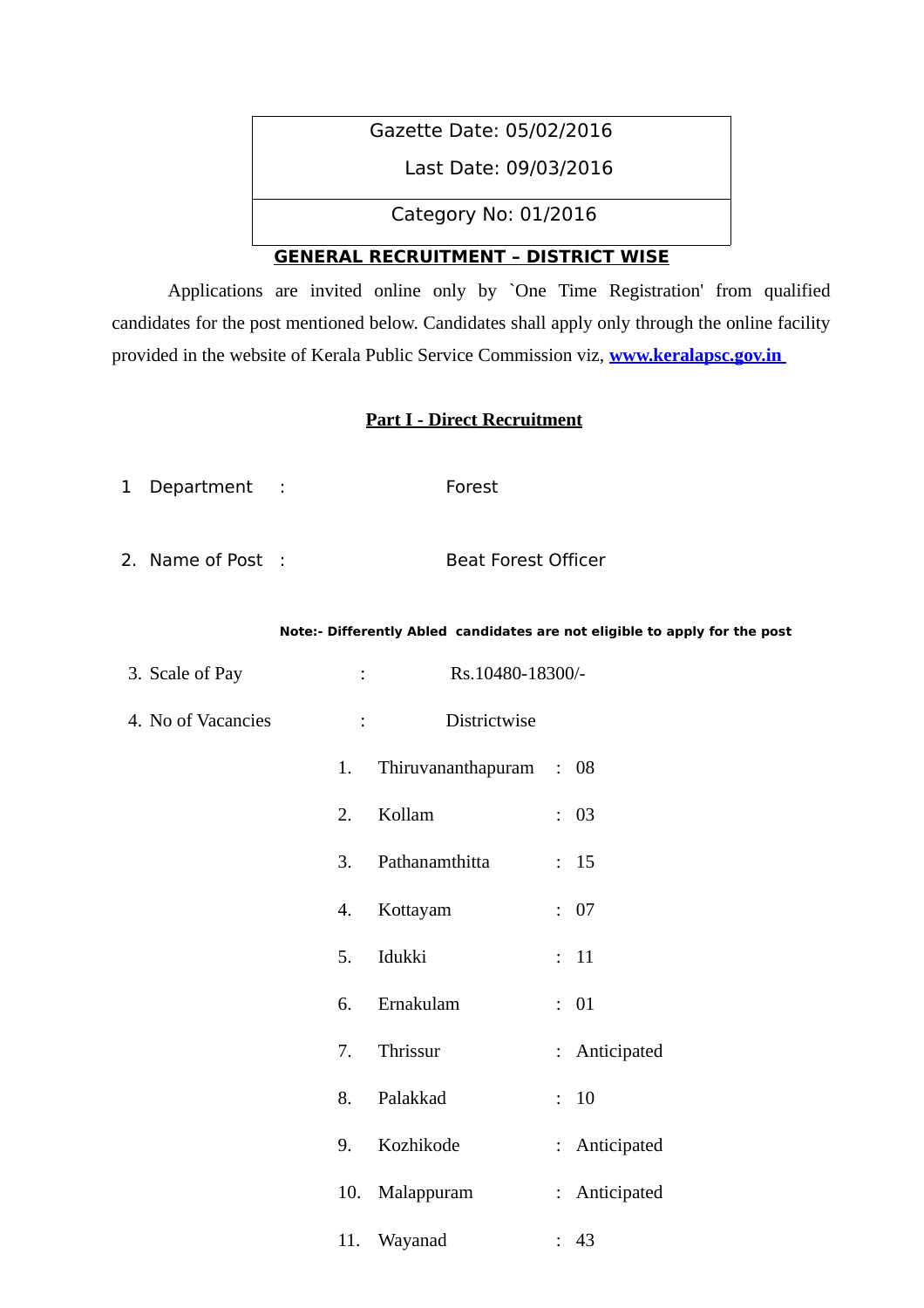| 12. | Kannur |  |
|-----|--------|--|
|     |        |  |

13. Kasaragod Anticipated

#### *Note:-*

(i) The name ,age limit, and qualifications of this post has been prescribed as per the GO (P) No.60/2010/F&WLD dated 30.08.2010 (SRO No 861/2010) and GO (P) No.84/2014/F&WLD dated 20.09.2014 (SRO No 574/2014).

(ii) Candidates are prohibited from applying to more than one district in response to the notification. If applications are submitted contrary to the above direction and if he or she is selected, his or her name will be deleted from the Ranked List and disciplinary action will be taken against him/her.

Candidates already in Government service holding the same post in any one district are prohibited from applying again for this post but they can apply to higher posts when notified.

(iii) Separate ranked lists for each District will be published. The Ranked list thus published shall cease to be in force after one year from the date of finalisation of the ranked list or after one month from the date of commencement of training in respect of the last batch advised from the ranked list within a period of one year from the date of finalisation of the Ranked List whichever is later. Candidates will be advised from the said list against the vacancies that may be reported to the Commission in writing during the period of currency of the Ranked List.

### **5. Method of Appointment : By Direct Recruitment (District wise)**

*Note:-* Quota reserved for the Direct Recruitment shall be 70%. The appointing authority shall assess the number of vacancies and advice shall be made against the vacancies reported.

### **6. Age limit: 19-30**

Candidates born between 02.01.1986 and 01.01.1997 (both dates included) only are eligible to apply for this post. Candidates belonging to SC/ST communities and Other Backward Communities are eligible for relaxation of upper age limit as per rules. [For conditions regarding the age relaxation, please see para 2 of the General Conditions.]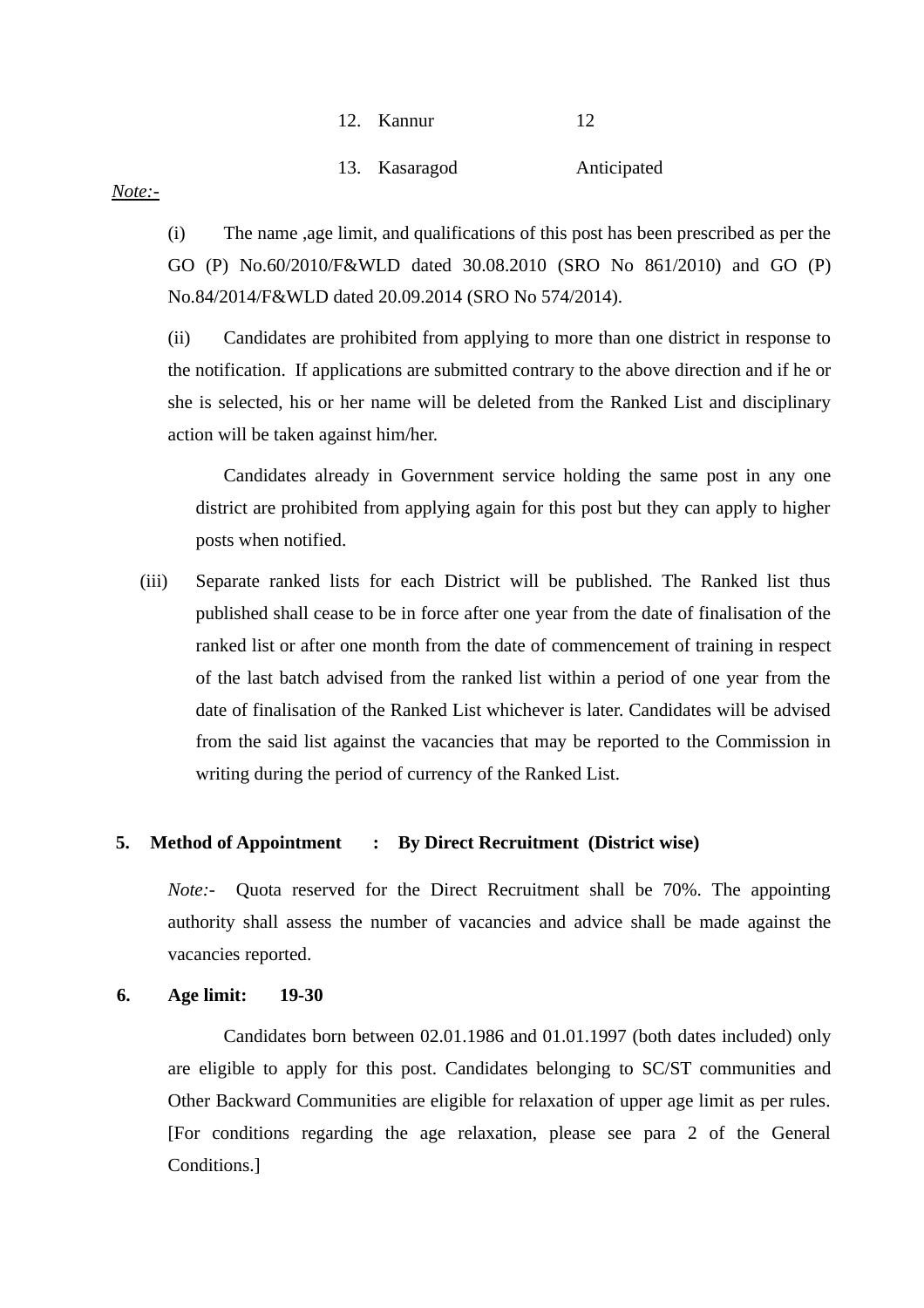# **7. Qualifications**

# **(1) Educational Qualification**:

Pass in Plus Two Examination conducted by the Board of Higher Secondary Education, Government of Kerala or equivalent examination recognised by Government of India or Government of Kerala.

*Note:- Rule 10(a)ii of KS & SSR is applicable.*

(2) Male/Female candidates should possess the following qualifications also

# **(a) Male Candidates**

**(i) Physical Standards**: Height-A minimum of 168 cms, Chest-A minimum of 81cms around the chest and must have an expansion of 5 cms on full inhalation.

*Note: Minimum height measurement of Scheduled Caste/Scheduled Tribe candidate shall be 160 cm. The minimum chest expansion of 5 cm shall be made applicable to the Scheduled Caste and Scheduled Tribe candidates.* 

# (ii) **Physical Efficiency Test**:

All the male candidates must qualify in any of the **Five** events out of the **Eight** events specified below of the National Physical Efficiency one star standard test.

| SI.<br>No. | <b>Events</b>                   | <b>One Star Standards</b> |
|------------|---------------------------------|---------------------------|
| 1.         | 100 Meters Run                  | 14 Seconds                |
| 2.         | High Jump                       | 132.2 cm                  |
| 3.         | Long Jump                       | 457.2 cm                  |
| 4.         | Putting the Shot (7264 grams)   | 609.6 cm                  |
| 5.         | Throwing the cricket ball       | 6096 cm                   |
| 6.         | Rope Climbing (only with hands) | 365.80 cm                 |
| 7.         | Pull Ups or chinning            | 8 times                   |
| 8.         | 1500 Meter Run                  | 5 minutes 44 Seconds      |

(iii) **Endurance Test:** All male candidates shall successfully complete an endurance test of running 2 Kilometres in 13 minutes.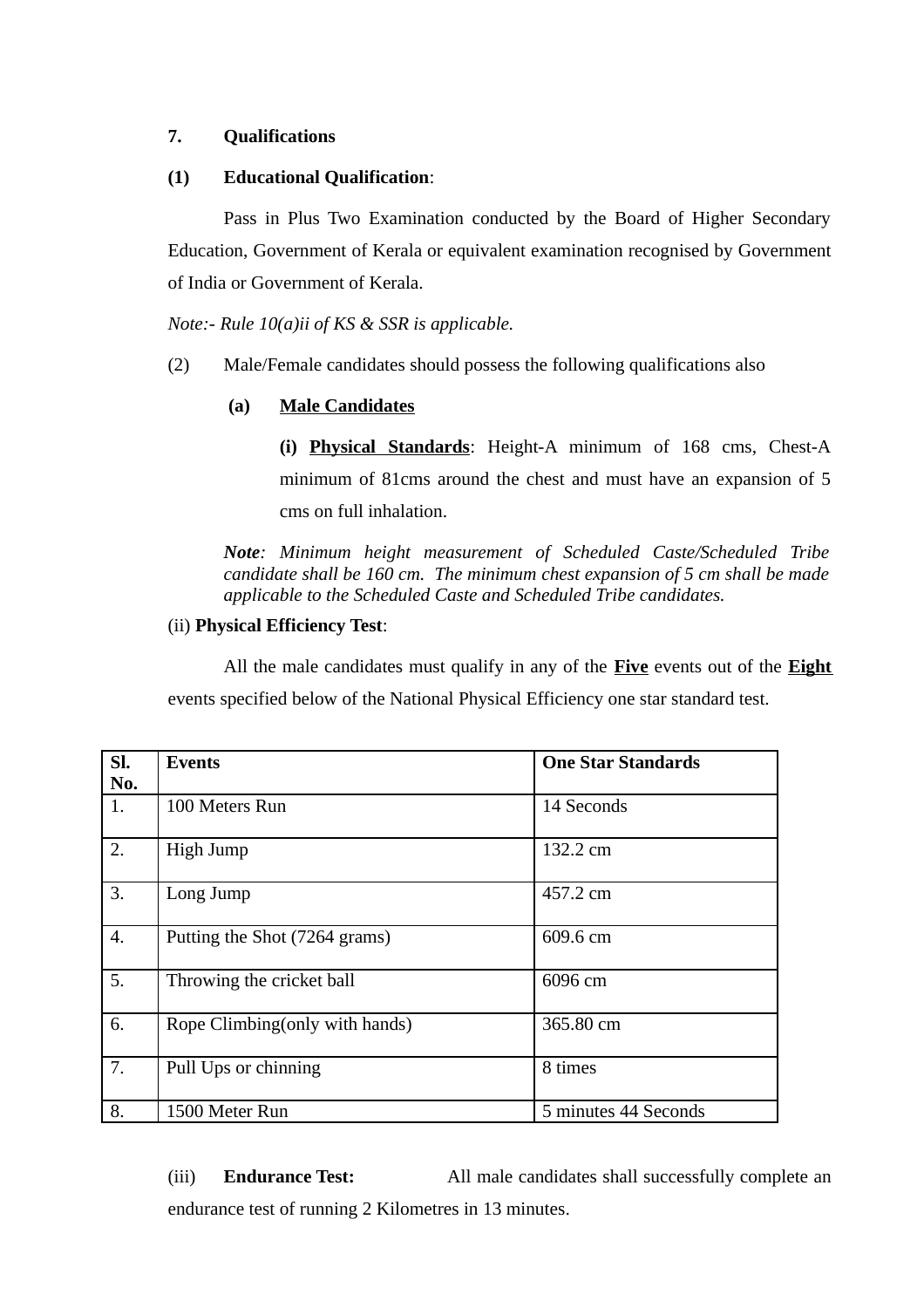### **(a) Female Candidates**

### (i) **Physical Standards**: Height-A minimum of 157 cms

*Note: Minimum height measurement of Scheduled Caste/Scheduled Tribe Female candidates shall be 150 cm.*

(ii) **Physical Efficiency Test**: All the Female candidates must qualify any of the **Five** events out of the **Nine** events specified below of the National Physical Efficiency one star standard test.

| SI.              | <b>Events</b>                   | <b>One Star Standards</b> |
|------------------|---------------------------------|---------------------------|
| No.              |                                 |                           |
| 1.               | 100 Meters Run                  | 17 Seconds                |
| 2.               | High Jump                       | 106 cm                    |
| 3.               | Long Jump                       | 305 cm                    |
| $\overline{4}$ . | Putting the Shot (4000 grams)   | 400 cm                    |
| 5.               | 200 Metre Run                   | 36 Seconds                |
| 6.               | Throwing the throw ball         | 1400 cm                   |
| 7.               | Shuttle Race (2500 cm X 400 cm) | 26 seconds                |
| 7.               | Pull Ups or chinning            | 8 times                   |
| 8.               | <b>Skipping (One Minute)</b>    | 80 times                  |

**Endurance Test:** All female candidates shall successfully complete an endurance test of running 2 Kilometres in 15 minutes.

Note:

i. Physical Measurement of candidate will be taken prior to the physical efficiency Test and those who do not possess the prescribed physical measurement at that time will not be admitted for the Physical Efficiency Test. If accidents or injuries happen to a candidate while participating in the physical efficiency test/endurance test, he/she will not be given further chance to participate in the test.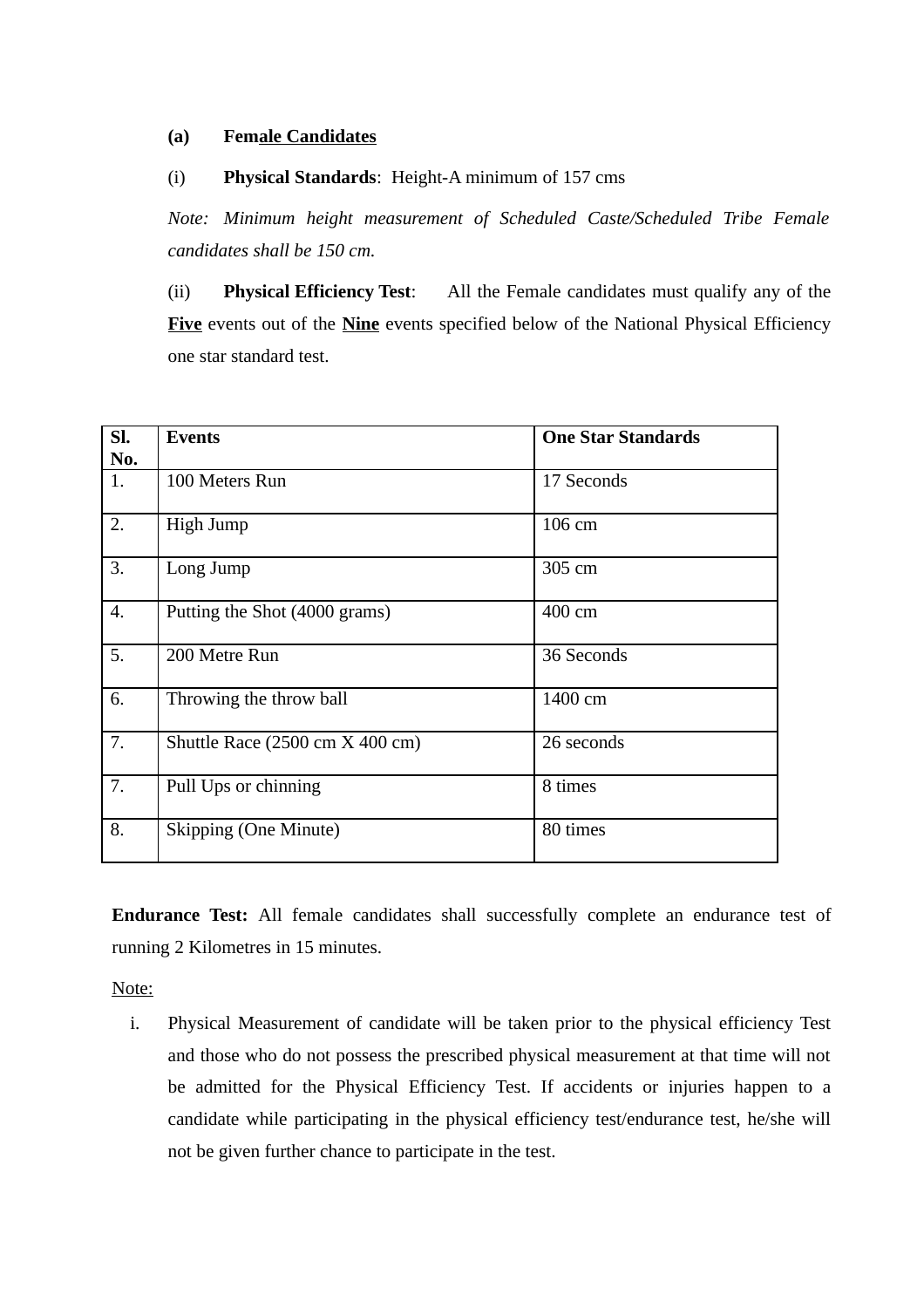#### **(3) Medical Standards**

Both male and female candidates must possess medical standards prescribed below.

- (i) **Ear:** Hearing should be perfect.
- (ii) **Eye**: Must be certified to possess visual standards specified below without glass.

|    |                       | <b>Right Eye</b> | <b>Left Eve</b> |
|----|-----------------------|------------------|-----------------|
| a) | <b>Distant Vision</b> | 6/6Snellen       | 6/6Snellen      |
| h) | Near Vision           | 0.5 Snellen      | 0.5Snellen      |
|    | c) Colour Vision      | Normal           |                 |
|    | d) Night Blindness    | Nil              |                 |

- iii) **Muscles and joints**: No paralysis and all joints with free movements.
- (iv) **Nervous System**: Perfectly normal and free from any infectious diseases.

*Note:* Each eye must have a full field of vision. Colour blindness, squint or any morbid conditions of the Eye or lids of either eye will be deemed to be a disqualification. Must be free from apparent physical defects like Knock-knee, Flat Foot, Vericose vein, Bow legs, Deformed limbs, irregular and protruding tooth, Defective speech and hearing.

Candidates should produce a medical certificate in original in the form prescribed hereunder certifying to their physical fitness and eye sight without glass at the time of Physical Efficiency Test/Endurance Test. Medical Certificate should be one obtained from a Medical Officer under the Government not below the rank of an Assistant Surgeon/Junior Consultant. This Medical Certificate shall be uploaded in the profile of the candidate and the original shall be produced at the time of certificate verification.

#### **FORM OF MEDICAL CERTIFICATE**

I have this day, medically examined Sri/Smt/Kum....................................................... and found that his/her hearing is perfect, his/her muscles and joints are free from paralysis and all joints are with free movements and his/her nervous system is perfectly normal and free from any infectious diseases which would render him/her unsuitable for government services. His/her age according to his/her own statement is .................... and by appearance is …................................... and his/her standards of vision is as follows.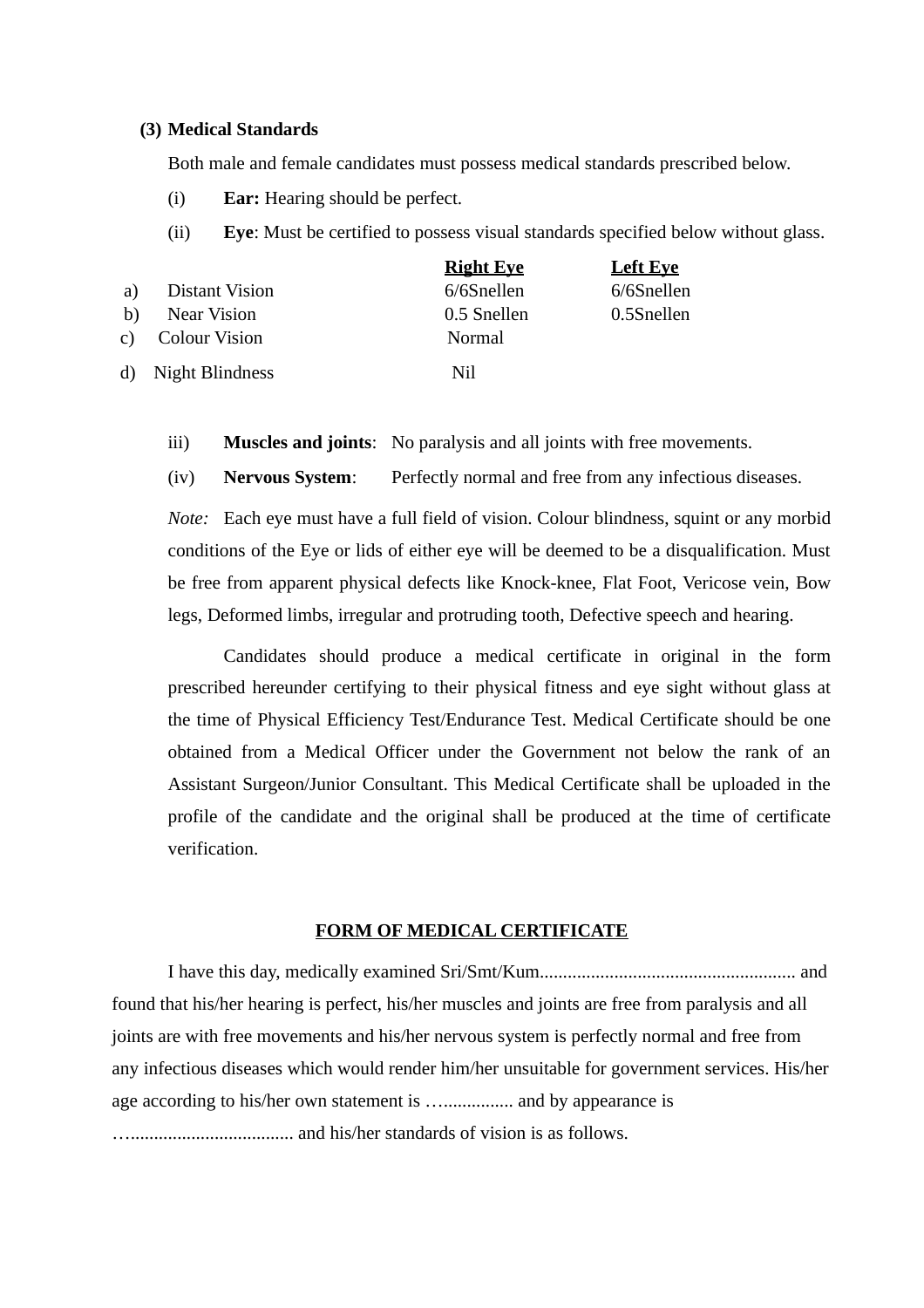### **Standards of vision without glass**

|                   |                        | <b>Right Eye</b> | <b>Left Eye</b> |
|-------------------|------------------------|------------------|-----------------|
| 1)                | Distant Vision         | .<br>Snellen     | .<br>Snellen    |
| 2)                | <b>Near Vision</b>     | .<br>Snellen     | .<br>Snellen    |
| 3)                | <b>Field of Vision</b> |                  |                 |
| $\left( 4\right)$ | <b>Colour Vision</b>   | .                |                 |
| 5)                | <b>Night Blindness</b> | .                |                 |

(specify whether field of vision is full or not. Entries such as normal, good etc. are inappropriate)

He/She is physically fit for the post of Beat Forest Officer in the Forest Department.

Place: Signature Date: Date: Name & Designation of Medical Officer

### *Office Seal*

Note: Details regarding standards of vision should be clearly stated in the Certificate as given above and vague statement such as Vision `Normal', 'Average' etc will not be accepted. Specification for each eye should be stated separately. If the specification are not as indicated above, the officers issuing the Certificate should certify whether the candidate has got better standards of vision or worse standards of vision as the case may be, otherwise the Certificate will not be accepted.

**8.** Candidates shall undergo training for one year in any of the forest training schools.

**9.** If appointed by Direct Recruitment, the candidate shall be on probation for a total period of 2 years on duty within a continuous service of 3 years.

10. Candidates having 'A', 'B' & 'C' certificate of NCC will be given weightage marks at the rate of 2%, 3% and 5% respectively, vide G.O (Ms) No.112/2007/HEdn. Dated 21.08.2007

# **11. TENTATIVE SCHEDULE OF THE SELECTION**

| Date of OMR Test                                  | 23.04.2016             |
|---------------------------------------------------|------------------------|
| <b>Physical Efficiency Test, Endurance Test :</b> | September-October-2016 |